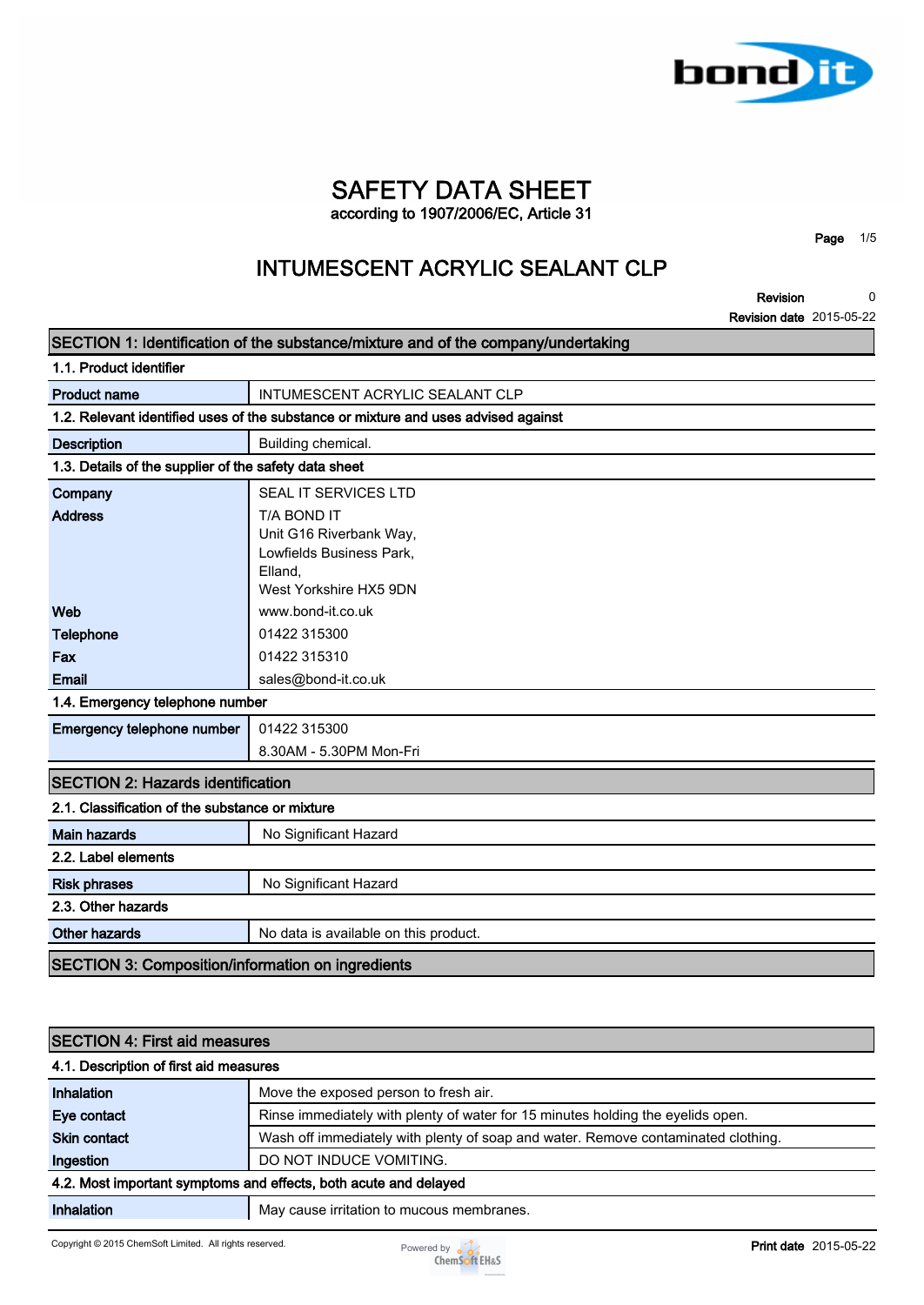| 4.2. Most important symptoms and effects, both acute and delayed  |                                                                                                                                                                         |
|-------------------------------------------------------------------|-------------------------------------------------------------------------------------------------------------------------------------------------------------------------|
| Eye contact                                                       | May cause irritation to eyes.                                                                                                                                           |
| <b>Skin contact</b>                                               | May cause irritation to skin.                                                                                                                                           |
| Ingestion                                                         | May cause irritation to mucous membranes.                                                                                                                               |
|                                                                   | 4.3. Indication of any immediate medical attention and special treatment needed                                                                                         |
| Eye contact                                                       | Seek medical attention if irritation or symptoms persist.                                                                                                               |
| <b>Skin contact</b>                                               | Seek medical attention if irritation or symptoms persist.                                                                                                               |
| Ingestion                                                         | Seek medical attention if irritation or symptoms persist.                                                                                                               |
| <b>SECTION 5: Firefighting measures</b>                           |                                                                                                                                                                         |
| 5.1. Extinguishing media                                          |                                                                                                                                                                         |
|                                                                   | Use extinguishing media appropriate to the surrounding fire conditions.                                                                                                 |
| 5.2. Special hazards arising from the substance or mixture        |                                                                                                                                                                         |
|                                                                   | Burning produces irritating, toxic and obnoxious fumes.                                                                                                                 |
| 5.3. Advice for firefighters                                      |                                                                                                                                                                         |
|                                                                   | Wear suitable respiratory equipment when necessary.                                                                                                                     |
| <b>SECTION 6: Accidental release measures</b>                     |                                                                                                                                                                         |
|                                                                   | 6.1. Personal precautions, protective equipment and emergency procedures                                                                                                |
|                                                                   | Ensure adequate ventilation of the working area.                                                                                                                        |
| 6.2. Environmental precautions                                    |                                                                                                                                                                         |
|                                                                   | Do not allow product to enter drains. Prevent further spillage if safe.                                                                                                 |
| 6.3. Methods and material for containment and cleaning up         |                                                                                                                                                                         |
|                                                                   | Absorb with inert, absorbent material. Sweep up. Transfer to suitable, labelled containers for<br>disposal. Clean spillage area thoroughly with plenty of water.        |
| 6.4. Reference to other sections                                  |                                                                                                                                                                         |
|                                                                   | See section 13. Disposal Considerations for further information. See section 8. PPE for further<br>information.                                                         |
| <b>SECTION 7: Handling and storage</b>                            |                                                                                                                                                                         |
| 7.1. Precautions for safe handling                                |                                                                                                                                                                         |
|                                                                   | Avoid contact with eyes and skin. Ensure adequate ventilation of the working area. Adopt best<br>Manual Handling considerations when handling, carrying and dispensing. |
| 7.2. Conditions for safe storage, including any incompatibilities |                                                                                                                                                                         |
|                                                                   | Keep in a cool, dry, well ventilated area. Keep containers tightly closed. Store in correctly labelled<br>containers.                                                   |
| 7.3. Specific end use(s)                                          |                                                                                                                                                                         |
|                                                                   | Building chemical.                                                                                                                                                      |
| <b>SECTION 8: Exposure controls/personal protection</b>           |                                                                                                                                                                         |
| 8.1. Control parameters                                           |                                                                                                                                                                         |
|                                                                   | No data is available on this product.                                                                                                                                   |
| 8.2. Exposure controls                                            |                                                                                                                                                                         |
| 8.2.1. Appropriate engineering<br>controls                        | Ensure adequate ventilation of the working area.                                                                                                                        |
| 8.2.2. Individual protection<br>measures                          | Wear protective clothing.                                                                                                                                               |
| Eye / face protection                                             | In case of splashing, wear:. Approved safety goggles.                                                                                                                   |
| <b>SECTION 9: Physical and chemical properties</b>                |                                                                                                                                                                         |

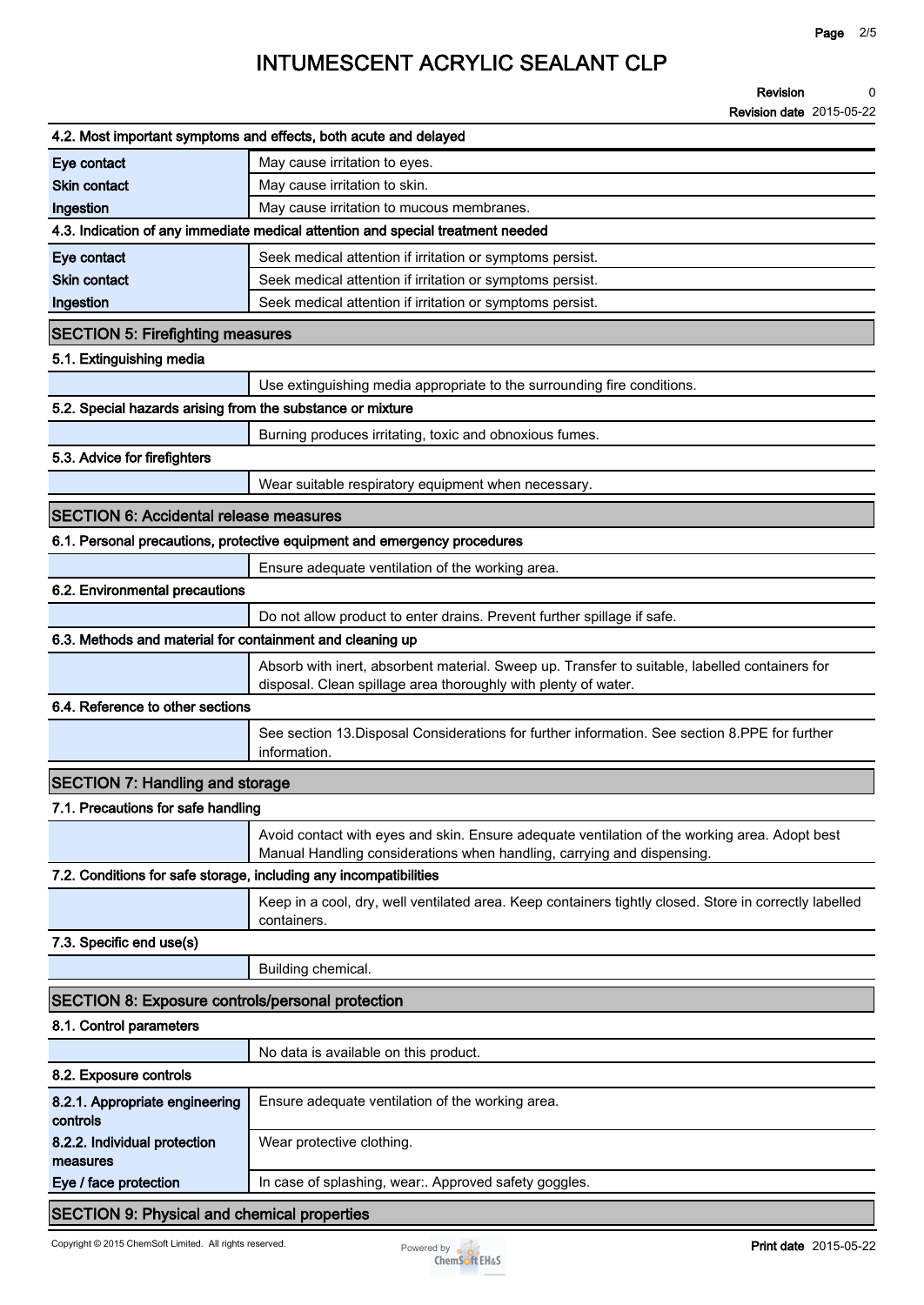**Revision Revision date 2015-05-22 0**

#### **9.1. Information on basic physical and chemical properties**

| Appearance Paste                               |                                                        |
|------------------------------------------------|--------------------------------------------------------|
|                                                | <b>Colour</b> No data available                        |
|                                                | <b>Odour</b> No data available                         |
|                                                | Odour threshold   No data available                    |
|                                                | $pH$ 7.7 - 8.5                                         |
| Initial boiling point   No data available      |                                                        |
|                                                | Melting point   No data available                      |
| <b>Flash point</b> $> 100 °C$                  |                                                        |
|                                                | Freezing Point   No data available                     |
| Flammability (solid, gas) No data available    |                                                        |
| Autoignition temperature   No data available   |                                                        |
|                                                | Vapour pressure   No data available                    |
|                                                | <b>Relative density</b> 1.6 - 1.66 (H2O = 1 $@$ 20 °C) |
| <b>Partition coefficient</b> No data available |                                                        |
|                                                | Vapour density   No data available                     |
|                                                | Evaporation rate   No data available                   |
|                                                | Fat Solubility   No data available                     |
| <b>Explosive properties</b> No data available  |                                                        |
| <b>Oxidising properties</b> No data available  |                                                        |
|                                                | Viscosity   No data available                          |
|                                                | <b>Solubility</b> Miscible in water                    |

#### **9.2. Other information**

|                                         | <b>Conductivity</b> No data available |
|-----------------------------------------|---------------------------------------|
|                                         | Gas group No data available           |
|                                         | Surface tension   No data available   |
| VOC (Volatile organic No data available |                                       |
| compounds)                              |                                       |
|                                         | Benzene Content   No data available   |
|                                         | Lead content   No data available      |
|                                         |                                       |

#### **SECTION 10: Stability and reactivity**

| 10.1. Reactivity                             |                                       |
|----------------------------------------------|---------------------------------------|
|                                              | No data is available on this product. |
| 10.2. Chemical stability                     |                                       |
|                                              | Stable under normal conditions.       |
| 10.3. Possibility of hazardous reactions     |                                       |
|                                              | No data is available on this product. |
| 10.4. Conditions to avoid                    |                                       |
|                                              | No data is available on this product. |
| 10.5. Incompatible materials                 |                                       |
|                                              | No data is available on this product. |
| 10.6. Hazardous decomposition products       |                                       |
|                                              | No data is available on this product. |
| <b>SECTION 11: Toxicological information</b> |                                       |
| 11.1. Information on toxicological effects   |                                       |
| <b>Acute toxicity</b>                        | No data is available on this product. |
| 11.1.4. Toxicological Information            |                                       |

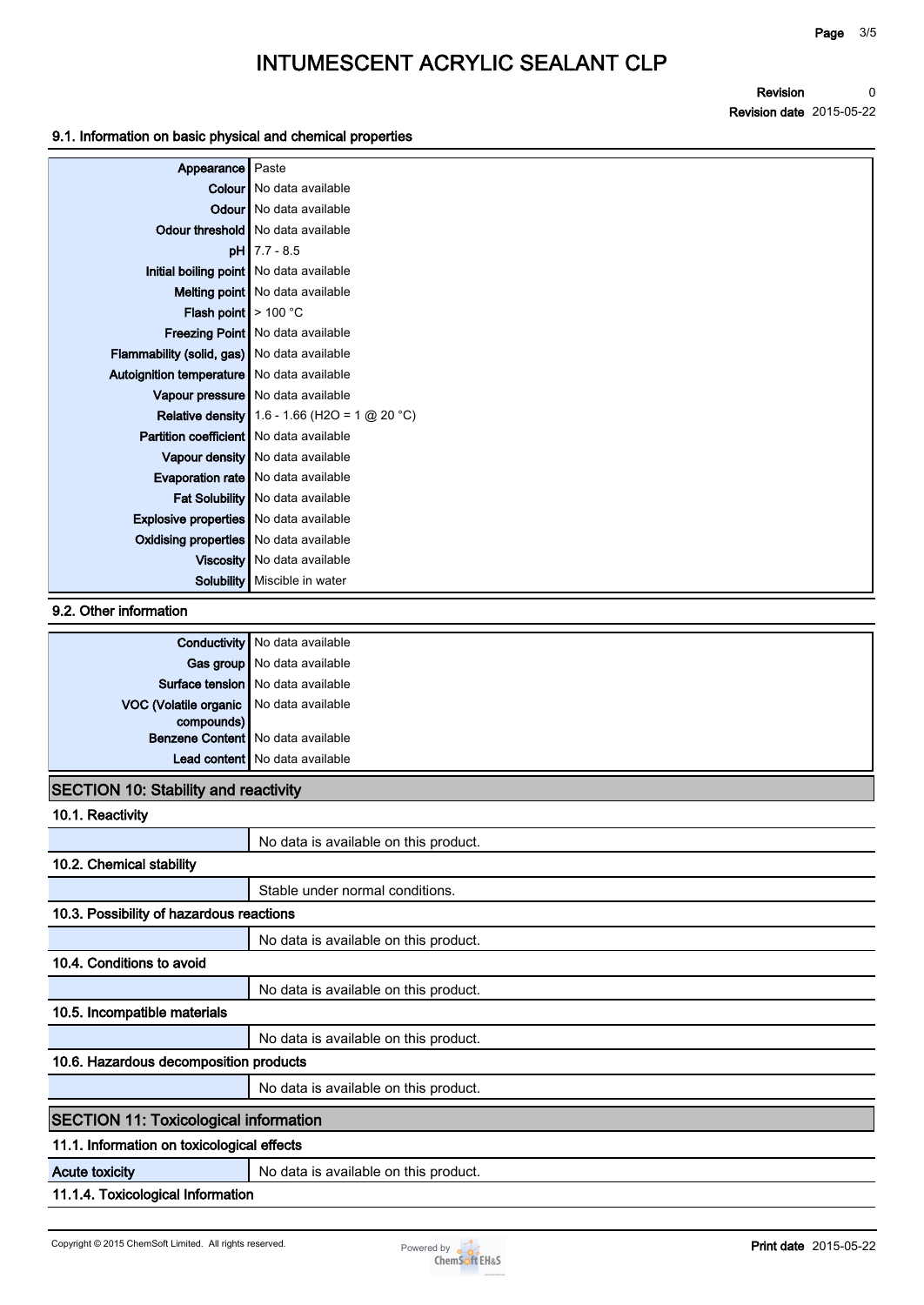**Revision Revision date 2015-05-22 0**

| 11.1.4. Toxicological Information          |                                                                                                                                                                                                                                                                                                                                                                         |
|--------------------------------------------|-------------------------------------------------------------------------------------------------------------------------------------------------------------------------------------------------------------------------------------------------------------------------------------------------------------------------------------------------------------------------|
|                                            | No data available                                                                                                                                                                                                                                                                                                                                                       |
| <b>SECTION 12: Ecological information</b>  |                                                                                                                                                                                                                                                                                                                                                                         |
| 12.1. Toxicity                             |                                                                                                                                                                                                                                                                                                                                                                         |
|                                            | No data available                                                                                                                                                                                                                                                                                                                                                       |
| 12.2. Persistence and degradability        |                                                                                                                                                                                                                                                                                                                                                                         |
|                                            | No data is available on this product.                                                                                                                                                                                                                                                                                                                                   |
| 12.3. Bioaccumulative potential            |                                                                                                                                                                                                                                                                                                                                                                         |
|                                            |                                                                                                                                                                                                                                                                                                                                                                         |
|                                            | No data is available on this product.                                                                                                                                                                                                                                                                                                                                   |
| <b>Partition coefficient</b>               |                                                                                                                                                                                                                                                                                                                                                                         |
|                                            | INTUMESCENT ACRYLIC No data available<br><b>SEALANT CLP</b>                                                                                                                                                                                                                                                                                                             |
| 12.4. Mobility in soil                     |                                                                                                                                                                                                                                                                                                                                                                         |
|                                            | No data is available on this product.                                                                                                                                                                                                                                                                                                                                   |
| 12.5. Results of PBT and vPvB assessment   |                                                                                                                                                                                                                                                                                                                                                                         |
|                                            | No data is available on this product.                                                                                                                                                                                                                                                                                                                                   |
| 12.6. Other adverse effects                |                                                                                                                                                                                                                                                                                                                                                                         |
|                                            | No data is available on this product.                                                                                                                                                                                                                                                                                                                                   |
| <b>SECTION 13: Disposal considerations</b> |                                                                                                                                                                                                                                                                                                                                                                         |
| 13.1. Waste treatment methods              |                                                                                                                                                                                                                                                                                                                                                                         |
|                                            | Dispose of in compliance with all local and national regulations.                                                                                                                                                                                                                                                                                                       |
| <b>Disposal of packaging</b>               |                                                                                                                                                                                                                                                                                                                                                                         |
|                                            | Do NOT reuse empty containers.                                                                                                                                                                                                                                                                                                                                          |
| <b>SECTION 14: Transport information</b>   |                                                                                                                                                                                                                                                                                                                                                                         |
| 14.6. Special precautions for user         |                                                                                                                                                                                                                                                                                                                                                                         |
|                                            | No data is available on this product.                                                                                                                                                                                                                                                                                                                                   |
|                                            | 14.7. Transport in bulk according to Annex II of MARPOL 73/78 and the IBC Code                                                                                                                                                                                                                                                                                          |
|                                            | No data is available on this product.                                                                                                                                                                                                                                                                                                                                   |
| <b>ADR/RID</b>                             |                                                                                                                                                                                                                                                                                                                                                                         |
|                                            | The product is not classified as dangerous for carriage.                                                                                                                                                                                                                                                                                                                |
| <b>IMDG</b>                                |                                                                                                                                                                                                                                                                                                                                                                         |
|                                            | The product is not classified as dangerous for carriage.                                                                                                                                                                                                                                                                                                                |
| <b>IATA</b>                                |                                                                                                                                                                                                                                                                                                                                                                         |
|                                            | The product is not classified as dangerous for carriage.                                                                                                                                                                                                                                                                                                                |
| <b>Further information</b>                 |                                                                                                                                                                                                                                                                                                                                                                         |
|                                            | The product is not classified as dangerous for carriage.                                                                                                                                                                                                                                                                                                                |
| <b>SECTION 15: Regulatory information</b>  |                                                                                                                                                                                                                                                                                                                                                                         |
|                                            | 15.1. Safety, health and environmental regulations/legislation specific for the substance or mixture                                                                                                                                                                                                                                                                    |
| <b>Regulations</b>                         | REGULATION (EC) No 1907/2006 OF THE EUROPEAN PARLIAMENT AND OF THE COUNCIL<br>of 18 December 2006 concerning the Registration, Evaluation, Authorisation and Restriction of<br>Chemicals (REACH), establishing a European Chemicals Agency, amending Directive 1999/45/EC<br>and repealing Council Regulation (EEC) No 793/93 and Commission Regulation (EC) No 1488/94 |



**as well as Council Directive 76/769/EEC and Commission Directives 91/155/EEC, 93/67/EEC,**